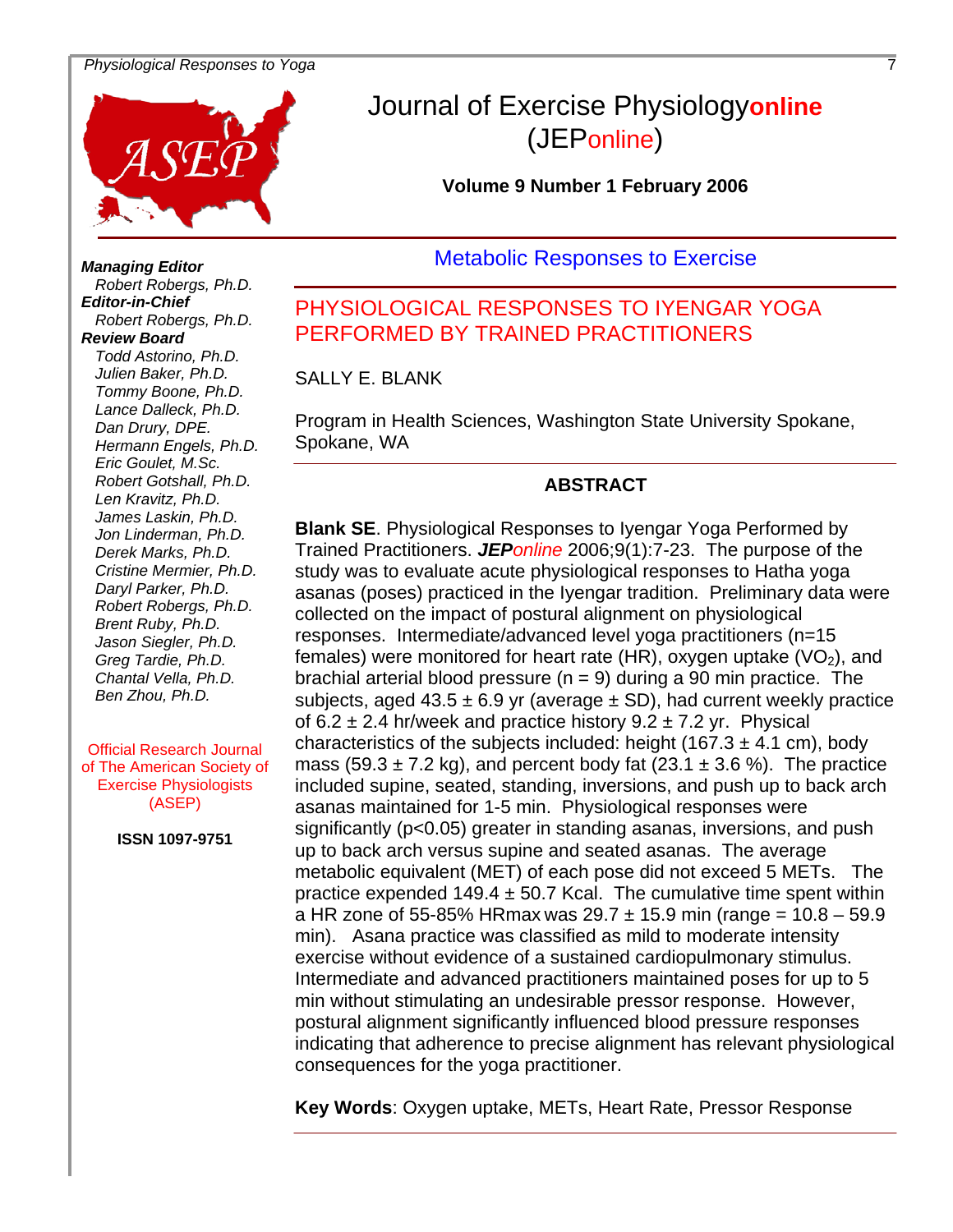## **INTRODUCTION**

Yoga is an ancient Indian philosophy that encompasses eight limbs: 1) universal ethical principles, 2) rules of personal conduct, 3) the practice of yoga asanas, 4) the practice of yoga breathing techniques, 5) control of the senses, 6) concentration of the mind, 7) meditation, and 8) absorption of the infinite (1). The word Yoga, means "union", "joining", or "yoke" and yoga practice seeks to join the three components of each person: body, mind, and soul (1). There are various methods or systems of yoga. However, each system emphasizes a unique way to balance the physical need of body for health, the psychological need of the mind for knowledge, and the spiritual need of the soul for inner peace (2). The practice of Hatha yoga postures generally incorporates nine types of asanas: standing, sitting, twists, supine and prone poses, inversions, balancing poses, backbends, jumping, and relaxation.

Hatha yoga asanas taught according to the Iyengar tradition emphasize the balance of energy flows within the body and should be practiced with precise body alignment, muscular balance, and maximal spinal extension. This tradition differs from other popular types of yoga such as Ananda Yoga (gentle postures with focus on yogic breathing and use of silent affirmations), Astanga Yoga (Power Yoga is based on Astanga style, poses are sequenced in a series of flow and jumps), Bikram Yoga (26 beginning poses, taught at a recommended ambient temperature of 105º degrees and 60% humidity) and Sivananda Yoga (emphasizes five points of yoga: asanas, pranayama – yogic breathing, relaxation, lacto-vegetarian diet, and meditation). Iyengar yoga, developed by B.K.S. Iyengar, is unique in its inclusion of props to assist particularly the beginning practitioner in maintaining precise postural alignment in every pose. With this type of practice, self-discipline and self-awareness are developed through mindfulness of body alignment and balance (3).

A committed classical yoga asana practice can benefit cardiovascular health (4). However, few investigations have focused on quantification of the physical work of asanas and the work-related physiological adjustments during asana practice. The purposes of the study were to evaluate acute physiological responses to Hatha yoga practiced in the Iyengar tradition and to examine the impact of postural alignment on these physiological responses. Yoga asanas practiced according to the Iyengar tradition represent a classical system of Hatha yoga that is taught worldwide by trained and certified instructors. Because Iyengar yoga practice can incorporate physically demanding postures unattainable by most beginning students, physiological responses in this study were assessed on intermediate and advanced level Iyengar yoga practitioners.

The following hypotheses were tested. Physiological responses would not be altered by the: 1) type of asana, 2) duration of asana, or 3) postural alignment during practice.

# **METHODS**

### **Subjects**

Intermediate and advanced level yoga practitioners ( $n = 15$  females) were monitored for heart rate (HR), oxygen uptake (VO<sub>2</sub>) and brachial arterial blood pressure was monitored (n=9) during a 90-min asana practice. Blood pressure measures were not measured on all subjects due to unavailability of the equipment during testing of six of the subjects. The subjects were recruited from local yoga centers offering classes in the Iyengar tradition. Subjects were tested in the human exercise physiology laboratory in the morning or late afternoon. At least one day prior to testing, subjects arrived at the laboratory, gave written informed consent to participate in the study, and were acclimated to testing procedures. A yoga mat and props (e.g., blocks and blankets) were provided during the acclimation period and testing. Subjects were excluded from the study if any of the following applied: tobacco use, prescription drug use for metabolic conditions and/or myocardial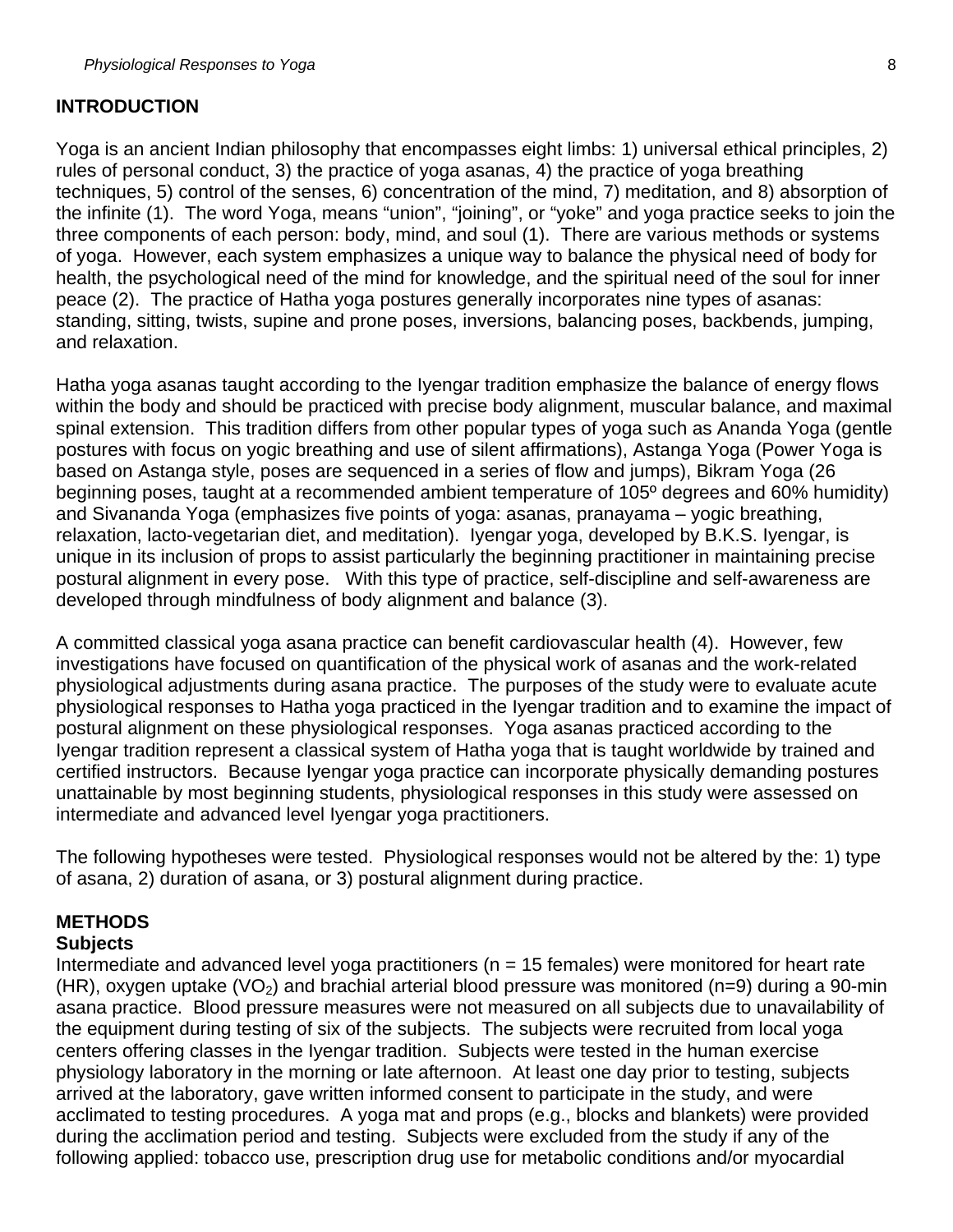function and/or blood pressure regulation, illegal drug use, food intake less than four hours prior to testing, caffeine and/or alcohol intake less than eight hours prior to testing, exercise less than twelve hours prior to testing, injury and/or illness. Washington State University's Institutional Review Board approved the study and written consent was obtained before data collection.

#### **Procedures**

Subject height, body mass, and body composition were measured on the day of testing prior to asana practice. Body composition was determined by the bioelectrical impedance technique (Omron HBF-301 Body Fat Analyzer, Omron Healthcare, Inc., Schaumburg, IL). Subjects followed a video taped practice developed and narrated by a certified Iyengar yoga instructor. The practice (Table 1, Figure 1) consisted of a sequence of asanas in the following order: a) 5 min seated kneeling pose, b) "warmup" asanas (~ 5 min seated and standing stretches), c) individual asanas (~65 min), d) releasing asanas (~10 min standing or seated twists), and e) corpse pose (5 min). Throughout the practice, subjects were given continual visual and auditory instructions via the video tape recording. All subjects were encouraged to remain in each pose for the entire pre-determined duration, which was established on the basis of traditional yogic philosophy and expected physical ability of the yoga practitioners. The subjects were also instructed not to "struggle" in the pose. If a subject was not capable of maintaining the pose for the desired duration, she was instructed to come out of the pose and assume a resting posture. The designated time for each asana, which varied from one to five min, and the actual time that subjects remained in the poses are shown in Table 1.

| Asana (Sanskrit name)                             | Time <sup>*</sup><br>(min) | <b>Pose Time</b><br>(min) |
|---------------------------------------------------|----------------------------|---------------------------|
| Seated kneeling pose (Virasana)                   | 5                          | $4.85 \pm 0.25$           |
| Sitting twists <sup>§</sup>                       | 5                          | $-5$                      |
| Downward facing dog (Adho Mukha Svanasana)        | $\overline{2}$             | $1.93 + 0.15$             |
| Standing forward bend (Utanasana II)              | $\overline{2}$             | $1.78 \pm 0.18$           |
| Tree pose (Vrksasana)                             | $\overline{2}$             | $1.71 \pm 0.53$           |
| Handstand at wall (Adho Mukha Vrksasana)          | $\overline{2}$             | $1.20 \pm 0.42$           |
| Headstand (Salamba Sirsasana I)                   | 5                          | $4.39 \pm 0.86$           |
| Child's pose (Adho Mukha Virasana §)              | $\overline{2}$             | ~2                        |
| Triangle (Utthita Trikonasana)                    | $\overline{2}$             | $1.77 \pm 0.15$           |
| Warrior II (Virabhadrasana II                     | $\overline{2}$             | $1.62 \pm 0.32$           |
| Extended side angle pose (Utthita Parsvakonasana) | $\overline{2}$             | $1.61 \pm 0.25$           |
| Warrior I (Virabhadrasana I)                      | $\overline{2}$             | $1.46 \pm 0.33$           |
| Adho Mukha Virasana <sup>§</sup>                  | $\overline{2}$             | $-2$                      |
| Half-moon pose (Ardha Chandrasana)                | 1                          | $1.42 \pm 0.25$           |
| Side flank stretch (Parsvottanasana)              | 1                          | $0.83 \pm 0.17$           |
| Revolved Triangle (Parivrtta Trikonasana)         | 1                          | $0.86 \pm 0.17$           |
| Warrior III (Virabhadrasana III)                  | 1                          | $0.64 \pm 0.20$           |
| Utanasana <sup>§</sup>                            | 1                          | $-1$                      |
| Bridge pose (Setu-Bandha)                         | $\overline{2}$             | $1.95 \pm 0.25$           |
| Bridge on block under sacrum (Setu-Bandha)        | $\overline{2}$             | $1.81 \pm 0.32$           |
| Back Arch (Urdhva Dhanurasana)                    | $\overline{2}$             | $1.27 \pm 0.43$           |
| Shoulderstand (Salamba Sarvangasana)              | 5                          | $4.49 \pm 0.55$           |
| Releasing poses and standing twists <sup>§</sup>  | 10                         | ~10                       |
| Corpse pose (Savasana)                            | 5                          | $5.18 \pm 0.38$           |

#### **Table 1. Iyengar yoga asana sequence.**

Values are means  $\pm$  SD.  $\overline{m}$  Time standing poses were held for twice the duration shown. <sup>§</sup>Not included in analyses.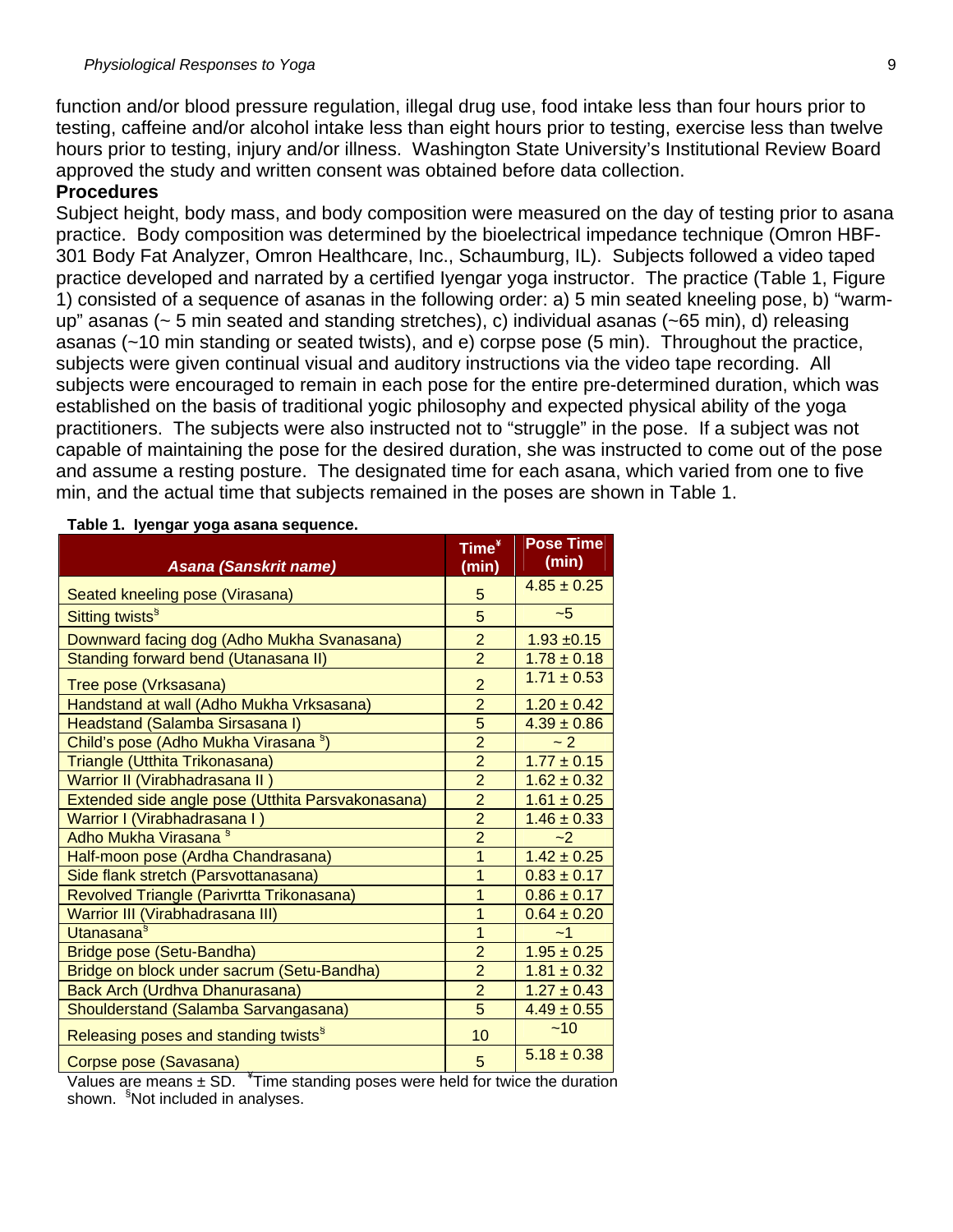



$$
\mathsf B
$$













**E E E F**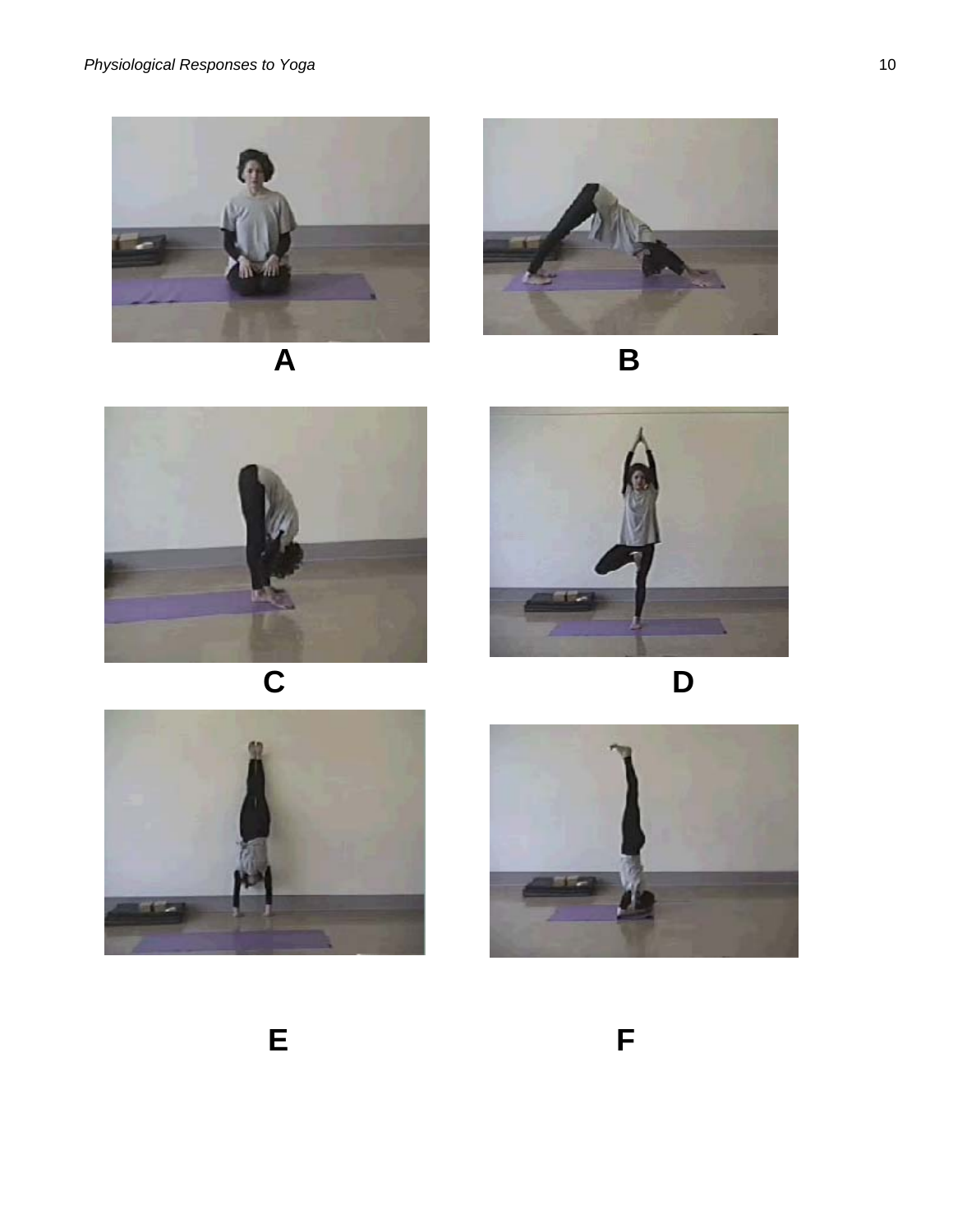













**K** L

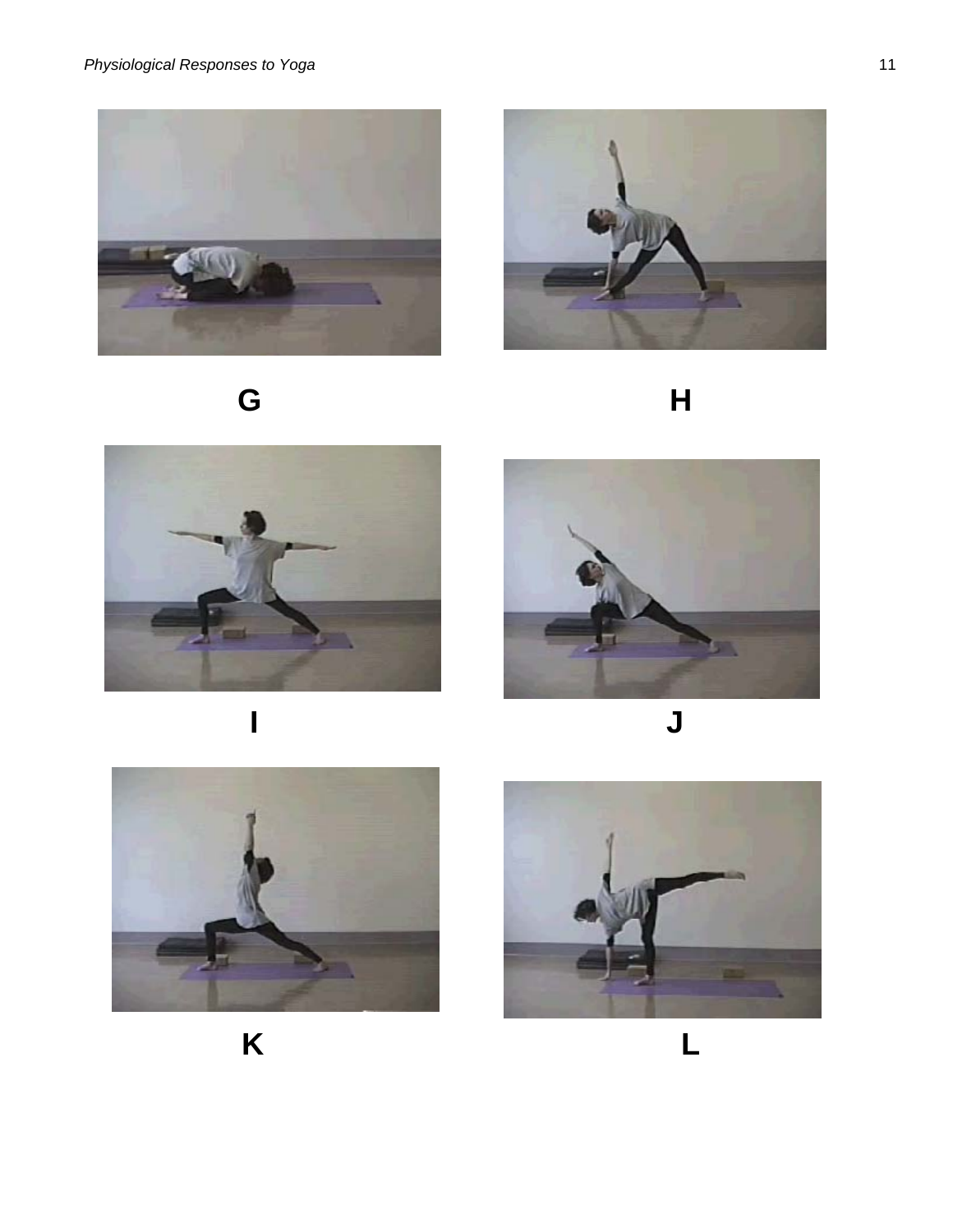



















 **Q R**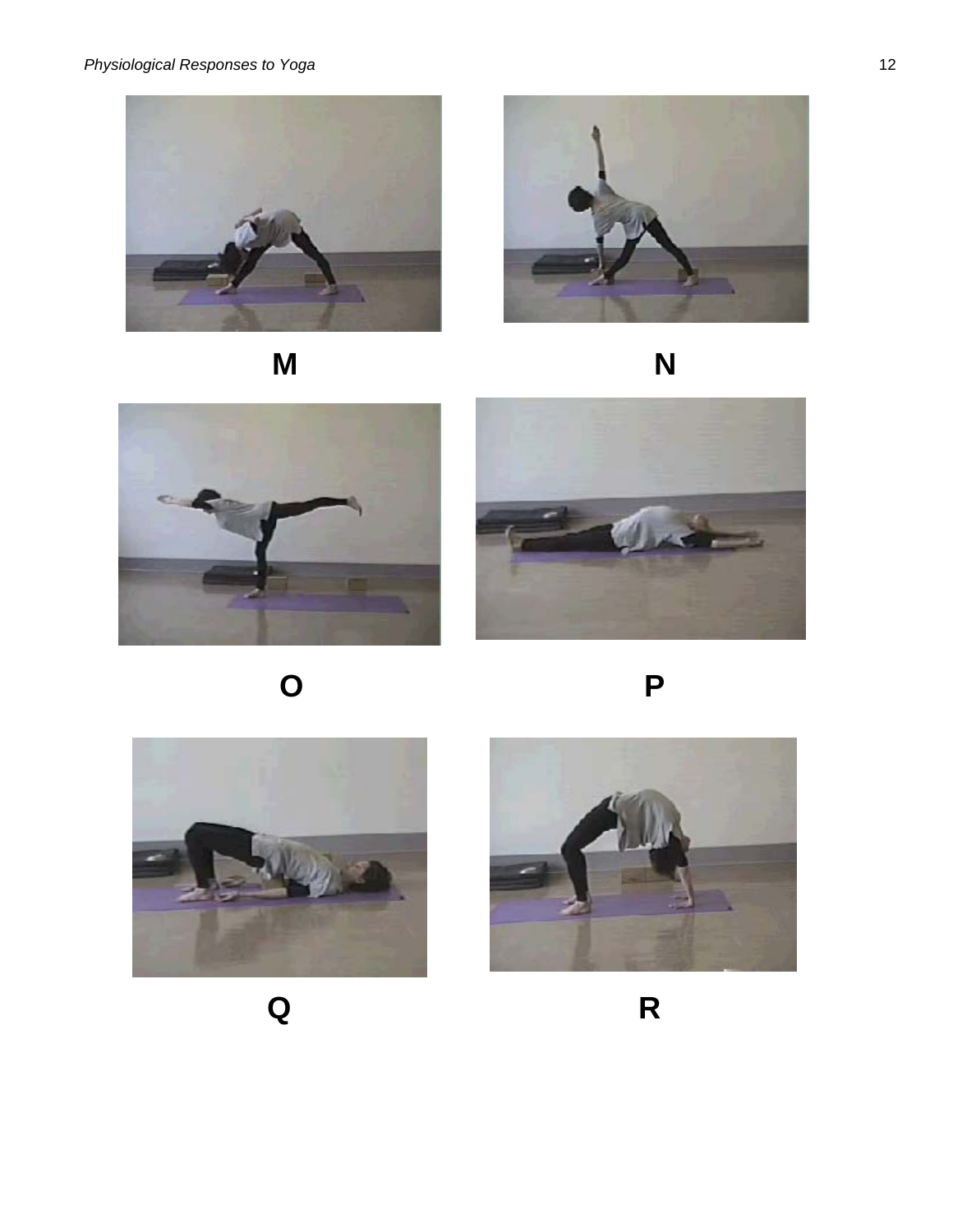



**S T Figure 1. Asanas performed according to the Iygengar tradition. Photos represent: A) Seated kneeling pose (Virasana), B) Downward facing dog (Adho Mukha Svanasana), C) Standing forward bend (Utanasana II), D) Tree pose (Vrksasana), E) Handstand (Adho Mukha Vrksasana), F) Headstand (Salamba Sirsasana I), G) Child's pose (Adho Mukha Virasana ), H) Triangle (Utthita Trikonasana), I) Warrior II (Virabhadrasana II), J) Extended side angle pose (Utthita Parsvakonasana), K) Warrior I (Virabhadrasana I), L) Half-moon pose (Ardha Chandrasana), M) Side flank stretch (Parsvottanasana), N) Revolved Triangle (Parivrtta Trikonasana), O) Warrior III (Virabhadrasana III, P) Bridge On Block (Setu-Bandha), Q) Bridge Under Sacrum (Setu-Bandha), R) Push up to back arch (Urdhva Dhanurasana), S) Shoulderstand (Salamba Sarvangasana), T) Corpse pose (Savasana).** 

Heart rate,  $VO_2$ , estimated metabolic equivalents (METs, 1 MET = 3.5 mL/kg/min), and  $O_2$  pulse (an indirect measure of stroke volume of the heart, (5)) data were determined from an online breath-bybreath open circuitry gas analysis system (Viasys Health Care, Yorba Linda, CA) with 3-lead ECG using either the standard mouth breathing apparatus (n=6) or a two-way non-rebreathing nasal and mouth face mask (n = 9, Hans Rudolph, Inc, Kansas City, MO). The system was calibrated with standardized gases (26% oxygen, balance nitrogen; 16% oxygen, 4% carbon dioxide, balance nitrogen; Viasys Health Care). Measures of  $O<sub>2</sub>$  pulse were considered valid indirect estimates of stroke volume of the heart for asanas sustained for five min (i.e., seated kneeling pose, headstand, shoulderstand, and corpse pose). Subjects also wore a HR monitor (Polar Electro Inc., Woodbury, NY) to validate ECG data. HRmax was predicted as 220-age in years (6). HR data were averaged across each 10-s measurement.

Data from the standing poses were collected twice, first from postures with a lead right leg and then from a lead left leg. Data were collected throughout the duration of the asana and values were averaged across the last 30 s of the pose. Brachial blood pressure was determined using a Tango Stress Test BP Monitor (SunTech Medical Instruments, Inc., Raleigh, NC), which was calibrated by the manufacturer prior to use and validated on-site by comparison with manual auscultation using a calibrated aneroid sphymomanometer. Systolic blood pressure (SBP), diastolic blood pressure (DBP), mean arterial pressure (MAP) and the double product (HR x SBP, DP) measurements were taken within the last 30 s of each asana. Data from standing poses were combined and averaged. Steady state conditions occurred during the 5 min asanas; HR did not vary by more that 5 beats/min between the 4<sup>th</sup> and 5<sup>th</sup> min. Asanas lasting less than 5 min were considered non steady state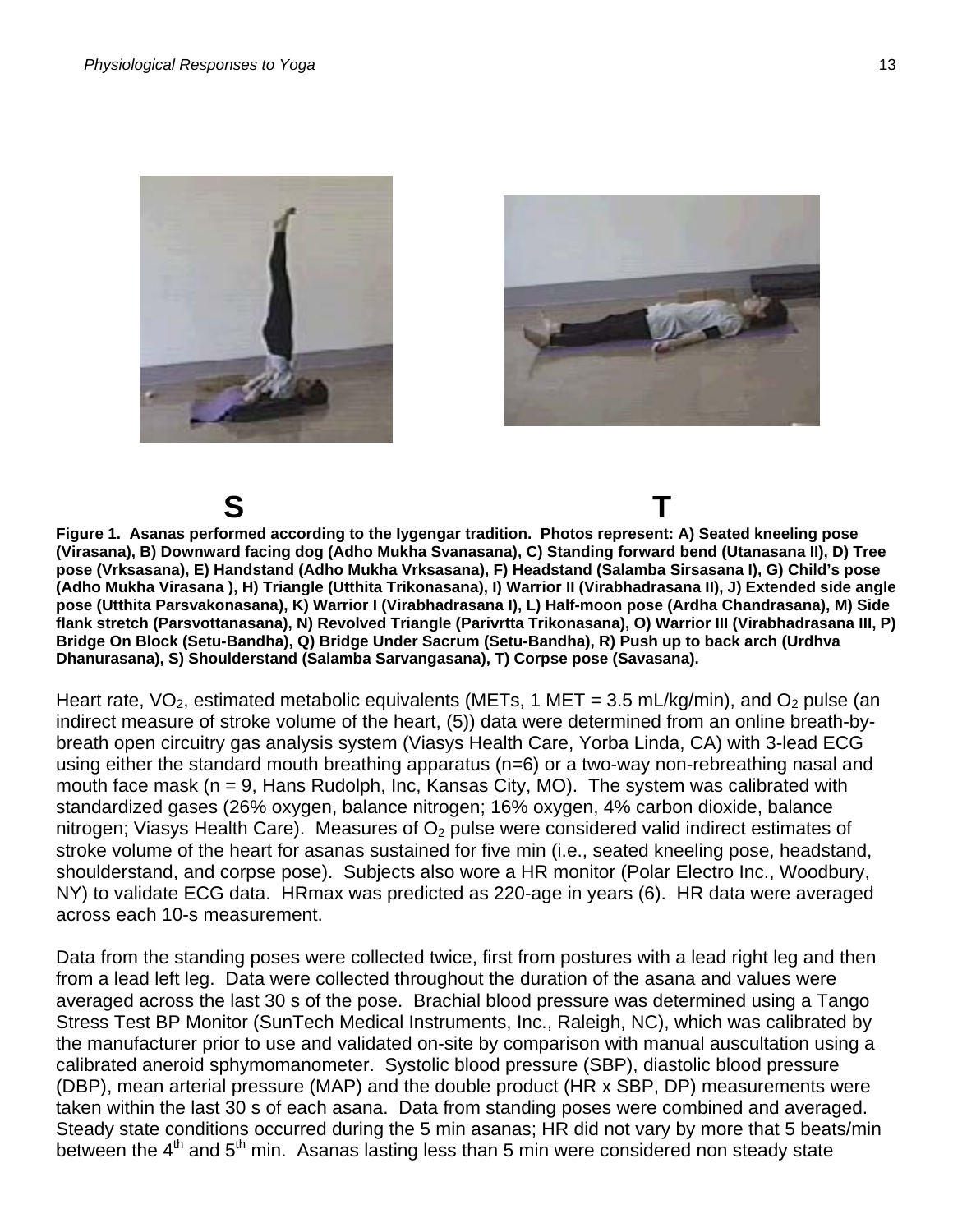conditions. An eight-year Iyengar yoga practitioner with teacher training experience subjectively evaluated each subject's postural alignment during the laboratory testing to provide preliminary data on the impact of postural alignment on physiological responses. Subjects were assessed for postural alignment in the frontal, transverse, and sagittal planes and the poses were scored from 1-4, where 4  $=$  near ideal posture, 3  $=$  moderate mal-alignment in no more than one plane, 2  $=$  moderate malalignment in two or three planes, and  $1 =$  severe mal-alignment in all planes.

#### **Statistical Analyses**

Data were tested for normality and equal variance. Differences were considered statistically significant at a two-tailed critical alpha of 0.05. Data were analyzed by General Linear Model multivariate analysis of variance (ANOVA) (SPSS, Inc., Chicago, IL). No significant interactions existed between any variables; therefore, post-hoc analyses on main effects were done using t-tests with a Bonferonni adjustment.

### **RESULTS**

#### **Subject Demographics**

Fifteen women, aged  $43.5 \pm 6.9$  yr (average  $\pm$  SD), with current weekly practice  $6.2 \pm 2.4$  hr/wk, and practice history  $9.2 \pm 7.2$  yr participated in the study. Physical characteristics of the subjects included: height  $(167.3 \pm 4.1)$ cm), body mass  $(59.3 \pm 7.2 \text{ kg})$ , and percent body fat  $(23.1 \pm 3.6\%)$ .

#### **Physiological Responses To Iygengar Yoga Asanas**  *Heart Rate and Blood Pressure Responses*

The cumulative time spent within a HR zone of 55-85% HRmax was 29.7  $\pm$ 15.9 min (range =  $10.8 - 59.9$  min). Asanas were assigned to one of five pose categories: supine, seated, standing, back arch, and inversion poses. Significant main effects were observed for pose category on HR (p < 0.001), %HRmax, (p < 0.001, Figure 2), SBP (p < 0.05, Figure 3), DBP (p < 0.001, Figure 3), MAP (p < 0.001, Figure 3), DP ( $p < 0.05$ , Table 2) and for alignment on MAP ( $p < 0.05$ ). None of the subjects exhibited postures that were classified as severe mal-alignment. Standing, back arch, and inversion poses produced significantly ( $p < 0.05$ ) greater HR, SBP, DBP, MAP responses than occurred in the supine (corpse or bridge poses) or seated kneeling poses. Significant ( $p < 0.05$ ) main effects were observed for changes in



**Figure 2. Heart rate response to asanas. Heart rate (HR) is expressed as %HRmax. Values are means + sem. Data for standing poses are the average of right and left lead legs. \*Significant main effect of pose category versus supine or seated poses** 



**Figure 3. Blood pressure response to asanas. Values for Systolic blood pressure (SBP), diastolic blood pressure (DBP), and mean arterial pressure (MAP) are means + sem. Data for standing poses are the average of right and left lead legs. \*Significant main effect of pose category versus supine or seated poses.**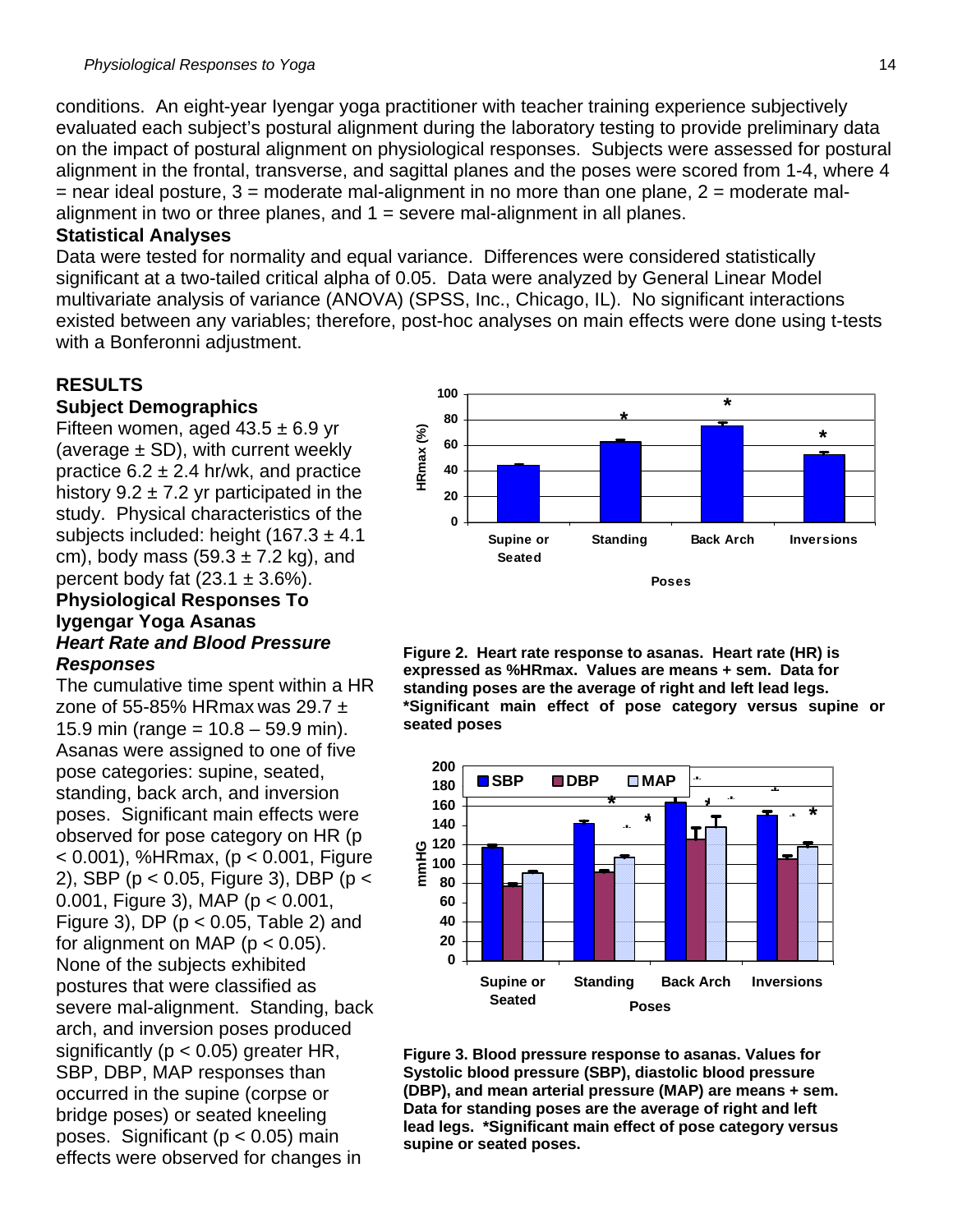MAP (Figure 4) during standing, back arch, and inversion poses relative to seated kneeling pose, which was used as a meditative pose at the beginning of the practice.

| Asana                                  | $V_E$<br>(L/min)   | <b>Tidal</b><br><b>Volume</b><br>(L) | <b>Breathing</b><br>frequency<br>(br/min) | SBP/DBP<br>(mm Hg)                                    | <b>MAP</b><br>(mmHg) | <b>Double</b><br><b>Product</b> |
|----------------------------------------|--------------------|--------------------------------------|-------------------------------------------|-------------------------------------------------------|----------------------|---------------------------------|
|                                        |                    |                                      |                                           | $112.55 \pm 17.26$                                    |                      |                                 |
| Corpse pose<br><b>Seated</b>           | $6.78 \pm 2.03$    | $0.84 \pm 0.35$                      | $9.54 \pm 5.68$                           | $70.44 \pm 11.40$                                     | $84.48 \pm 13.16$    | $78 \pm 17$                     |
| kneeling pose                          | $7.25 \pm 2.07$    | $0.98 \pm 0.23$                      | $8.08 \pm 0.2.23$                         | $122.38 \pm 14.88$<br>$83.0 \pm 13.48$                | $96.13 \pm 13.59$    | $97 \pm 23$                     |
| <b>Bridge pose</b>                     | $12.90 \pm 3.02$   | $0.95 + 0.31$                        | 15.69±5.85                                | $120.78 \pm 17.58$<br>$76.89 \pm 12.21$               | $91.52 \pm 13.66$    | $94 \pm 24$                     |
| <b>Bridge on block</b><br>under sacrum | $11.07 \pm 4.07$   | $0.90 + 0.29$                        | $13.92 \pm 6.75$                          | $111.44 \pm 15.82$<br>$79.33 \pm 11.44$               | $90.04 \pm 12.43$    | $96 \pm 20$                     |
| <b>Tree pose</b>                       | $13.73 + 3.90$     | $0.93 + 0.32$                        | 16.40±5.24                                | $115.00 \pm 14.75$<br>$71.28 \pm 11.86$               | $85.85 \pm 12.50$    | $105 + 19$                      |
| <b>Triangle</b>                        | 16.47±5.55         | $0.94 \pm 0.29$                      | 19.48±7.04                                | $134.67 \pm 21.06$<br>$98.06 \pm 12.40$               | $110.26 \pm 14.39$   | $125 + 33$                      |
| Half-moon pose                         | 20.95±5.96         | $0.95 \pm 0.23$                      | 23.88±6.58                                | $147.89 \pm 19.64$<br>$102.78 \pm 13.61$              | $111.22 \pm 24.65$   | $158 + 45$                      |
| <b>Extended side</b><br>angle pose     | 24.33±9.57*        | $1.11 \pm 0.31$                      | $23.21 \pm 6.82$                          | $156.94 \pm 23.47$<br>$104.94 \pm 13.70$              | $122.28 \pm 16.64$   | 190 ±49*                        |
| <b>Revolved</b><br><b>Triangle</b>     | $22.12 \pm 8.48^*$ | $1.00 + 0.38$                        | 24.08±6.06                                | $144.72 \pm 23.12$<br>$92.17 \pm 12.84$               | $109.69 \pm 15.24$   | $165 + 43*$                     |
| <b>Warrior I</b>                       | 25.42±7.78*        | $1.31 \pm 0.42$                      | 21.40±6.62                                | $137.17 \pm 15.39$<br>$79.00 \pm 14.23$               | $92.20 \pm 18.51$    | $173 + 47*$                     |
| <b>Warrior II</b>                      | 21.84±7.27*        | $1.22 \pm 0.48$                      | $20.21 \pm 6.25$                          | $151.89 \pm 22.80$<br>$94.11 \pm 13.75$               | $113.37 \pm 16.32$   | $187 + 44*$                     |
| <b>Warrior III</b>                     | 28.69±7.73*        | $1.14 \pm 0.27$                      | 26.63±4.9 *                               | $165.44 \pm 21.93$ <sup>*</sup><br>$104.72 \pm 12.50$ | 124.96 ±15.22*       | $219 + 48$ *                    |
| <b>Side flank</b><br>stretch           | 18.32±6.35         | $1.04 \pm 0.32$                      | 19.75±5.86                                | $123.28 \pm 12.90$<br>$74.39 \pm 10.88$               | $86.59 \pm 21.88$    | $117 + 40$                      |
| <b>Downward</b><br>facing Dog          | 12.85±4.69         | $0.99 + 0.31$                        | $14.4 \pm 7.01$                           | $153.56 \pm 22.70$<br>$100.67 \pm 13.74$              | $118.30 \pm 15.11$   | $130 + 30$                      |
| <b>Standing</b><br>forward bend        | $11.38 + 3.51$     | $1.10 \pm 0.27$                      | 11.19±5.49                                | $131.33 \pm 20.28$<br>$98.67 \pm 11.64$               | $109.56 \pm 13.62$   | $100 \pm 26$                    |
| Shoulder stand                         | 15.83±4.60         | $0.84 \pm 0.26$                      | $21.08 \pm 7.51$                          | 152.00 ±28.72<br>$94.75 \pm 26.78$                    | $113.84 \pm 25.82$   | $134 + 34$                      |
| <b>Handstand</b>                       | 22.43±8.45*        | $1.26 \pm 0.53$                      | 19.96±5.76                                | $165.88 \pm 21.54*$<br>$126.50 \pm 17.47$ *           | 139.63 ±18.25*       | 200±56*                         |
| <b>Headstand</b>                       | $13.30 + 3.17$     | $1.05 \pm 0.51$                      | 15.40±6.20                                | $151.38 \pm 23.49$<br>$107.75 \pm 14.95^*$            | $122.29 \pm 16.94$   | $151 + 46$                      |
| <b>Back arch</b>                       | 24.61±7.86*        | $1.08 + 0.39$                        | 24.73±7.65*                               | 163.63±30.99*<br>125.25 ±33.64*                       | 138.04±31.69*        | $226 \pm 48^*$                  |

| Table 2. Ventilatory and Blood Pressure Responses to Asanas. |  |  |  |  |  |  |
|--------------------------------------------------------------|--|--|--|--|--|--|
|--------------------------------------------------------------|--|--|--|--|--|--|

Values are means ± SD. Significantly different from supine (corpse and bridge poses) or seated (seated kneeling) poses.

Comparisons made among standing, push up to back arch, and inversion postures, indicated a significant (p < 0.05) main effect of alignment on blood pressure responses. Moderate mal-alignment in two or three planes (alignment = 2 on 4 point scale) during standing and inverted poses produced significantly greater (p < 0.05) SBP, DBP, and MAP (Figure 5) during: half-moon pose, handstand, shoulderstand, and Warrior II and III than did near ideal alignment. Subjects with near ideal posture were capable of sustaining back arch for  $\sim$  90-120 s whereas, subjects with mal-aligned poses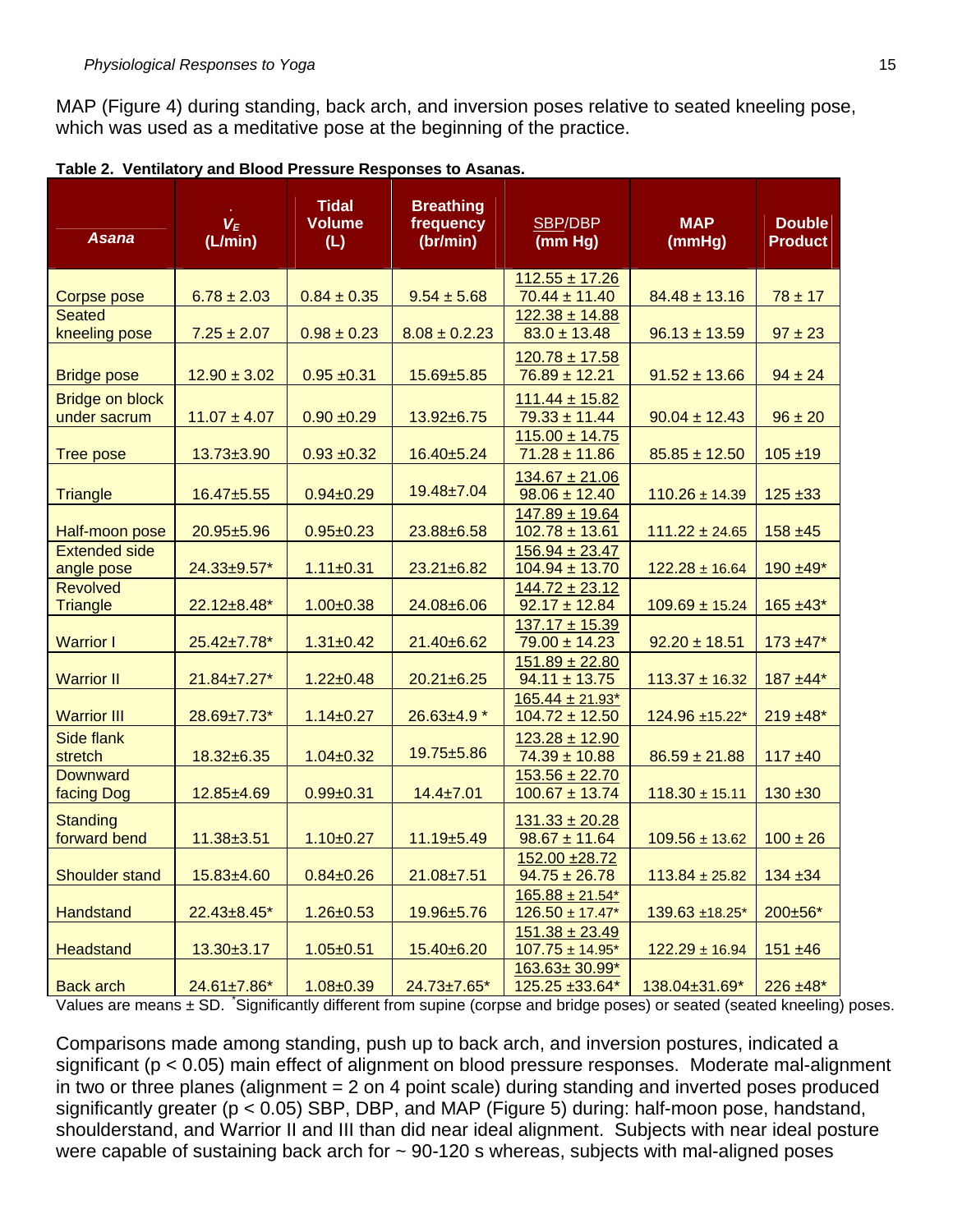maintained this pose for  $\sim$  60 s. Practitioners ( $n = 3$ ) with malalignment in one plane had significantly ( $p < 0.05$ ) greater SBP, DBP, and MAP during push up to back arch than those  $(n = 2)$  with malalignment in two or three planes.

Comparisons were also made among all of the asanas, independent of pose category (Tables 2 and 3). Measures of HR  $(p < 0.001)$ , age-predicted %HR<sub>max</sub> (p < 0.001), SBP (p < 0.05), DBP ( $p < 0.001$ ), and MAP ( $p < 0.05$ ) significantly differed among the asanas. The duration of the pose also significantly altered HR ( $p < 0.05$ ) and DP ( $p < 0.05$ ) responses to asanas.



**Figure 4. Comparison of Change in MAP during Asanas Relative to Seated Kneeling Pose. Mean arterial pressure (MAP) is expressed as percent change as compared with values for the five-min seated kneeling pose. Values are means ± sem. Data for standing poses are the average of right and left lead legs. \*Significant main effect of pose category versus supine poses.** 

Push up to back arch produced the greatest HR response during asana practice and corresponded with 75% HRmax. Warrior III, handstand, and push up to back arch produced the greatest SBP and MAP responses during the asana practice and these values were significantly different than blood pressure responses during supine and seated poses. Headstand, handstand, and push up to back arch significantly increased DBP as compared with supine or seated poses. The DP was significantly (p < 0.05) greater during extended side angle pose, revolved triangle, Warrior I, II, and III, handstand, and push up to back arch versus supine or seated poses.



**Figure 5. Influence of Postural Alignment on Mean Arterial Pressure. Values are means + sem for MAP. Data for standing poses are the average of right and left lead legs. Subjects were assessed for postural alignment in the frontal, transverse, and sagittal planes and the poses were scored from 1-4, where 4 = near ideal posture, 3 = moderate mal-alignment in no more than one plane, 2 = moderate mal-alignment in two or three planes, and 1 = severe mal-alignment in all planes. None of the subjects exhibited postures that were classified as severe malalignment. \*Significantly different from near ideal posture. ‡ Significantly different from moderate mal-alignment in one plane.**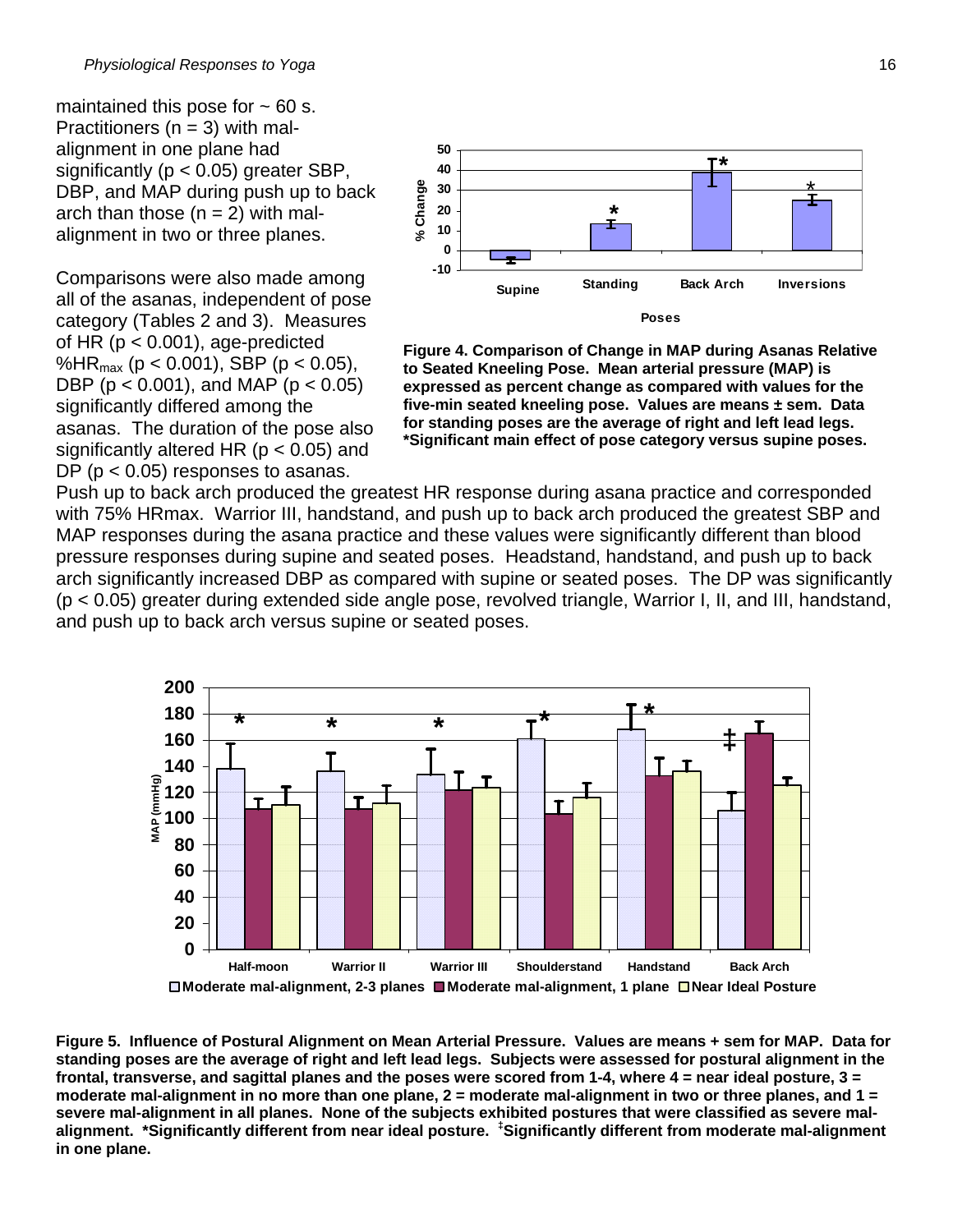#### **Table 3. Metabolic, HR, and Oxygen Pulse Responses to Asanas.**

| Asana                                  | VO <sub>2</sub><br>(mL/kg/min) | <b>METs</b>       | <b>HR</b><br>(b/min) | %HRmax              | O <sub>2</sub> Pulse<br>(mL/b) |
|----------------------------------------|--------------------------------|-------------------|----------------------|---------------------|--------------------------------|
|                                        |                                |                   |                      |                     |                                |
| Corpse pose<br><b>Seated</b>           | $3.64 \pm 1.49$                | $1.04 \pm 0.43$   | $70.20 \pm 10.89$    | $39.80 \pm 6.08$    | $3.13 \pm 1.31$                |
| kneeling pose                          | $3.59 \pm 1.46$                | $1.03 \pm 0.42$   | $75.78 \pm 9.52$     | $43.09 \pm 6.51$    | $2.78 \pm .96$                 |
| <b>Bridge pose</b>                     | $5.51 \pm 1.97$                | $1.57 \pm 0.56$   | $80.20 + 12.69$      | $45.63 \pm 7.98$    |                                |
| <b>Bridge on block</b><br>under sacrum | $5.09 \pm 2.04$                | $1.45 \pm 0.58$   | $85.53 \pm 12.08$    | $48.60 \pm 7.85$    |                                |
| <b>Tree pose</b>                       | $7.13 \pm 3.27$                | $2.04 \pm 0.93$   | $92.23 \pm 9.83$     | $52.40 \pm 6.59$    |                                |
| <b>Triangle</b>                        | $8.30 + 4.04$                  | $2.37 \pm 1.16$   | $94.70 \pm 14.49$    | $53.84 \pm 9.24$    |                                |
| Half-moon pose                         | $9.89 \pm 4.02$                | $2.83 \pm 1.15$   | $110.60 \pm 16.04$   | $62.83 \pm 10.00$   |                                |
| <b>Extended side</b><br>angle pose     | $11.04 \pm 4.90$               | $3.15 \pm 1.40$   | $119.30 \pm 19.33$   | $67.70 \pm 11.36$   |                                |
| <b>Revolved</b><br><b>Triangle</b>     | $10.63 \pm 5.04$               | $3.04 + 1.44$     | $111.40 \pm 17.42$   | $63.27 \pm 10.63$   |                                |
| <b>Warrior I</b>                       | $12.13 \pm 3.91$               | $3.47 \pm 1.12$   | $127.57 \pm 17.64$   | $72.37 \pm 10.22$   |                                |
| <b>Warrior II</b>                      | $9.85 \pm 3.82$                | $2.81 \pm 1.09$   | $121.00 \pm 18.45$   | $68.64 \pm 10.70$   |                                |
| <b>Warrior III</b>                     | $14.56 \pm 5.39*$              | $4.16 \pm 1.54$ * | $126.71 \pm 19.42$   | $72.21 \pm 11.85$   |                                |
| Side flank<br>stretch                  | $9.35 \pm 4.36$                | $2.64 \pm 1.25$   | $97.57 \pm 15.74$    | $55.44 \pm 9.77$    |                                |
| <b>Downward</b><br>facing Dog          | $7.01 \pm 3.22$                | $2.00 \pm 0.92$   | $86.67 + 10.45$      | $49.26 \pm 6.89$    |                                |
| <b>Standing</b><br>forward bend        | $5.69 \pm 2.14$                | $1.62 \pm 0.61$   | $81.00 \pm 13.86$    | $46.10 \pm 8.90$    |                                |
| Shoulderstand                          | $7.38 + 3.55$                  | $2.11 \pm 1.01$   | $89.14 \pm 11.86$    | $50.60 \pm 7.91$    | $4.88 \pm 2.05$ *              |
| <b>Handstand</b>                       | $10.70 \pm 4.57$               | $3.06 \pm 1.31$   | $111.80 \pm 22.23$   | $63.49 \pm 13.02$   |                                |
| <b>Headstand</b>                       | $6.33 + 2.32$                  | $1.81 + 0.66$     | $96.15 + 27.84$      | $54.12 \pm 14.96$   | $4.03 \pm 1.42$                |
| <b>Back arch</b>                       | $10.17 \pm 4.13$               | $2.91 + 1.18$     | $132.94 \pm 20.16^*$ | $75.42 \pm 11.86^*$ |                                |

Values are means  $\pm$  SD. Significantly different from supine (corpse and bridge poses) and seated (seated kneeling) poses.

## *Ventilatory and Metabolic Responses*

Significant (p < 0.05) main effects were observed for pose category (supine, seated, standing, back arch, and inversion poses) on minute ventilation ( $V_E$ ,  $p < 0.05$ , Table 2), breathing frequency (f, p< 0.001, Table 2),  $VO<sub>2</sub> (L/min and mL/kg/min, p < 0.001$ , Table 3) and METs (p < 0.05, Figure 6).

Standing, back arch, and inversion poses produced significantly ( $p < 0.05$ ) greater VO<sub>2</sub> and MET responses than occurred in the supine or seated postures. Oxygen uptake and oxygen pulse did not differ significantly between corpse pose and seated kneeling pose. Differences in the type of breathing apparatus used did not significantly affect minute ventilation ( $p = 0.752$ ) or metabolic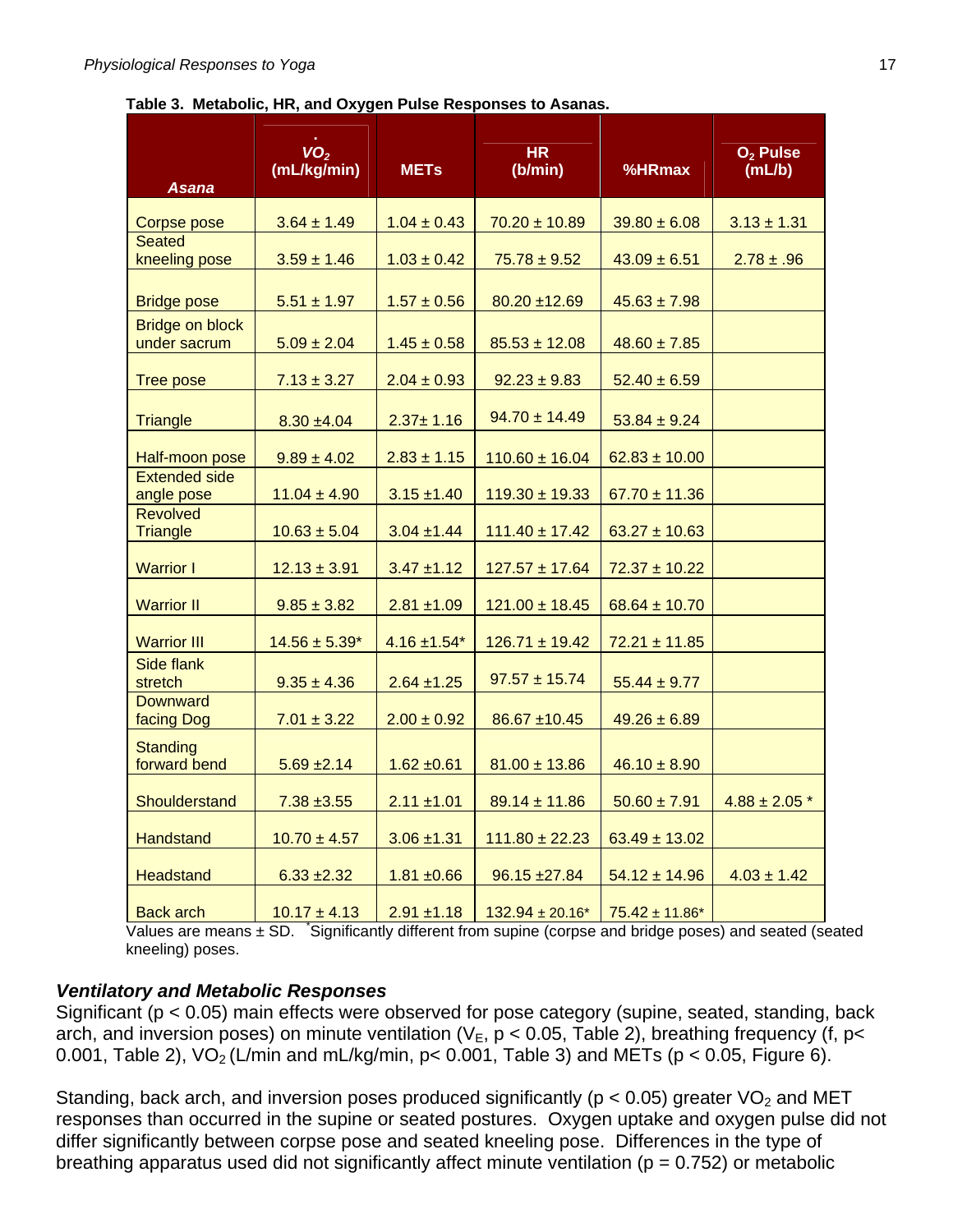variables when postural alignment and time in the pose were statistically controlled. Oxygen pulse during shoulder stand was significantly ( $p < 0.05$ ) greater than values obtained during seated kneeling pose. Differences in oxygen pulse during headstand versus seated kneeling pose were not statistically significant (Table 3).

Significant differences were observed when ventilatory and metabolic responses were compared among all of the asanas, independent of pose category (Tables 2 and 3). Minute ventilation, f, and  $VO<sub>2</sub>$ 



**Figure 6. Metabolic responses to asanas. Values are means + sem for metabolic equivalents (METs). Data for standing poses are the average of right and left lead legs. \*Significant main effect of pose category versus supine or seated poses.**

(L/min and mL/kg/min) significantly ( $p < 0.001$ ) differed among the asanas. The most strenuous asanas in the practice, which elicited HR >60%HRmax and METs > 2.8, included: half-moon pose, extended side angle pose, revolved triangle, Warrior I, II, and III, handstand, and push up to back arch. Minute ventilation, f, and oxygen uptake were greatest during Warrior III pose. Warrior III sustained for one min required  $\sim 4.2$  METs. The average cumulative metabolic expenditure for the 90-min practice was 149.4 ± 50.7 Kcal (range: 80.3 – 277.5).

## **DISCUSSION**

Many of the early studies on physiological responses to yoga asana practice described the transcendental control of involuntary basal functions, such as regulation of heart rate (7,8), blood pressure (9), and other autonomic functions (10). Over the last thirty years, an increasing body of research as reviewed by Raub (4), supports the empirical evidence indicating that long-term yoga practice benefits health and well-being. Regular asana and pranayama (breath control) practice are known to influence cardiopulmonary and metabolic variables in resting and exercising subjects. For example, trained practitioners performing yoga asanas had lower heart rates and minute ventilation than did untrained subjects performing similar poses (11). Regular asana and pranayama practice reduced heart rate and blood pressure in resting young males (12). Six weeks of Hatha yoga practice reduced heart rate in resting elderly males and females (13). Yoga asanas, pranayama, and meditation training in conjunction with low fat lacto-vegetarian diet reduced blood pressure, heart rate, and other cardiovascular risk factors in resting males and females following a three-month residential program (14). Four to six weeks of intensive yoga training increased maximal aerobic power in young females (15), young males (16), and elderly subjects (13).

Yoga asanas require muscular strength and endurance, flexibility, and balance. The length of time that a given asana is performed can vary from several seconds to 5-10 min or longer, depending on the skill level and goals of the practitioner. Dynamic asana sequences (vinyasa) and jumpings that are incorporated into a yoga practice constitute rigorous whole body exercise. Moderate to strenuous yoga vinyasa and jumpings would be expected to promote cardiovascular endurance if the practice was sufficiently long. To achieve optimal cardiorespiratory benefits, the American College of Sports Medicine recommends that exercise include 20-60 min of large muscle rhythmic and dynamic activity with a minimum of 10 min of activity per session (17). During aerobic exercise, HR should be sustained between 55%-85% of HRmax. Dynamic asana sequences and jumpings are frequently included in asana practice performed according to the Iyengar tradition; however, these components were not included in this study because the primary focus was to evaluate acute physiological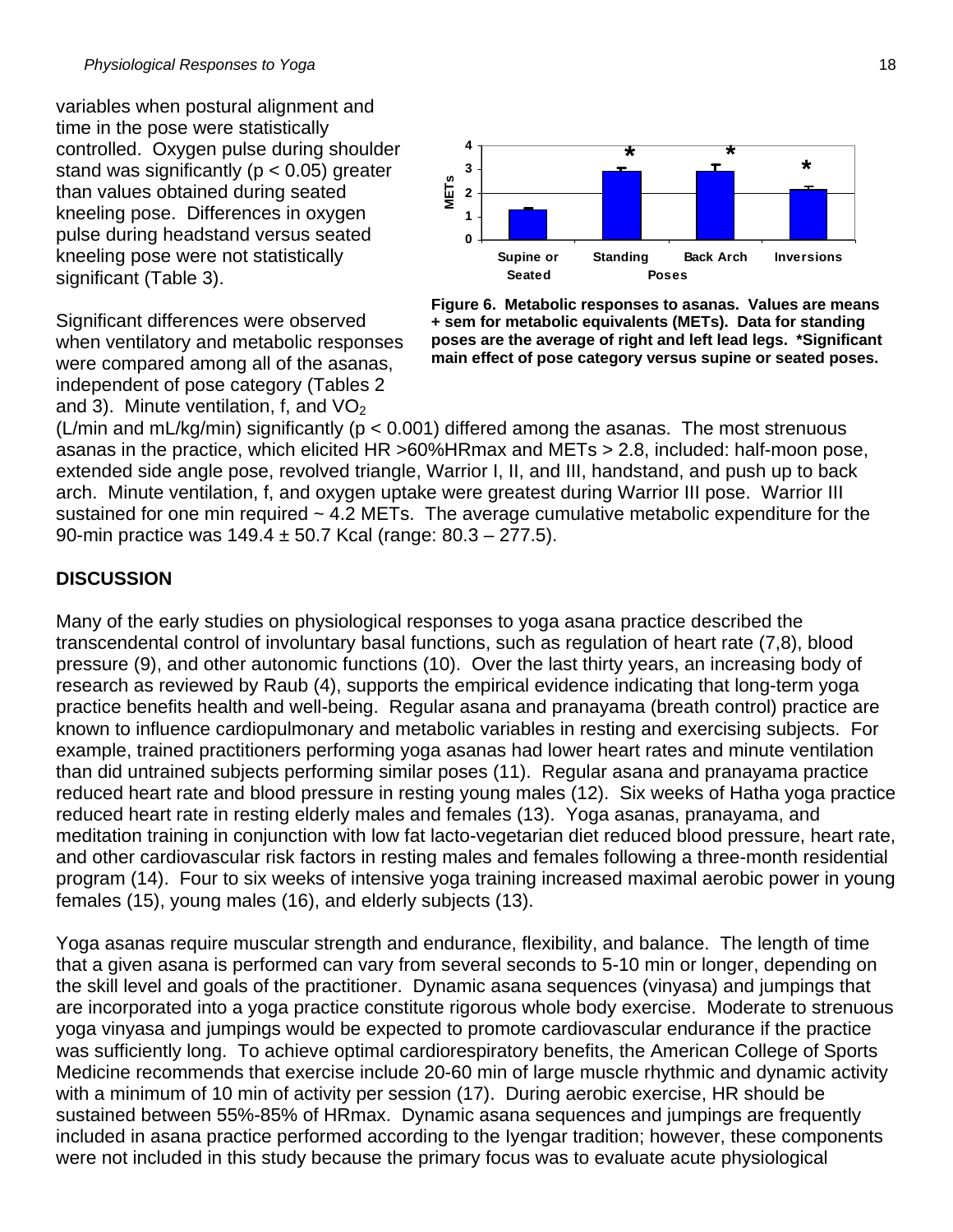responses to individual asanas. The results of this study indicated that the yoga asanas required mild to moderate intensity energy expenditure.

Heart rate during the yoga practice was within a target HR zone (55-85% HR $_{\text{max}}$ ). Steady state heart rate was not sustained for a minimum of 10 minutes during the yoga practice. Yoga poses performed according to the Iyengar tradition are generally not sustained longer than several minutes. The exception would include certain inversions (headstand and shoulderstand) and corpse pose, which are typically performed for 5-10 minutes or longer. The range for cumulative time spent within this HR zone was 10.8 – 59.9 min. The range for cumulative energy expenditure during the yoga practice was 80.3 – 277.5 kcal. This volume of exercise meets the current public health recommendations for physical activity that provides substantial benefits for reduced risk of cardiovascular disease and improved cardiovascular fitness for sedentary adults (18).

The general cardiorespiratory responses to asanas were similar to changes observed in subjects who perform weight lifting circuit exercise. Metabolic cost during circuit exercise is usually less than that required during sustained strenuous whole body aerobic exercise (19). Circuit weight lifting also produces greater HR and reduced  $O<sub>2</sub>$  pulse values for a given VO<sub>2</sub> than does treadmill exercise (19). The isometric exercise component and low oxygen cost of each asana could induce an undesirable pressor response (disproportionate increase in HR with increased oxygen cost of exercise). Beginning students often perform breath holding during inversions, which would exacerbate the pressor response. In order to avoid such circumstances, yoga instructors frequently remind students to maintain appropriate breathing patterns. The results of this study indicate minute ventilation and breathing frequency increased with the metabolic demand of the asana. Tidal volume was not significantly altered among the poses. Intermediate and advanced practitioners were also capable of sustaining asanas for minutes without evidence of local muscle fatigue or a strong pressor response. The combination of muscular strength and endurance, flexibility, balance, and concentration enable the yoga practitioners to sustain challenging postures with limited evidence of a generalized disproportionate increase in HR relative to the change in oxygen uptake.

Brachial arterial blood pressure responses were influenced by changes in: a) arm position relative to the level of the heart, b) hydrostatic pressure as body position varied among supine, upright, and inverted poses, c) cardiac output, d) peripheral vascular resistance, and e) local arm muscle contraction. Given the above constraints, blood pressures recorded during each asana represented local brachial blood pressure and could not be used to assess systemic blood pressure. Yoga instructors consider inverted poses contraindicative for hypertensive persons because of increased upper body hydrostatic pressure and vascular resistance as compared with conditions in upright and supine postures. The inverted poses require a balance of upper and lower body muscular activity to maintain postural alignment. Muscular activity and energy demand are factors that contribute to the regulation of cardiac output and peripheral vascular resistance, and therefore, also influence blood pressure during inversions. Coulter (19) estimated brachial arterial blood pressure to approximate 140/100 mmHg when one performs headstand. The findings of this study indicate greater blood pressure responses than estimated by Coulter (20). Average SBP/DBP was 151.4  $\pm$  23.5/108.8  $\pm$ 14.9 mmHg at five min of headstand.

Head stand and shoulder stand poses are considered the "king" and "queen" of yoga asanas, respectively (1). According to yogic philosophy, both of these poses offer numerous physical, emotional, and psychological benefits. Regular practice of these asanas is thought to enhance systemic function including specific benefits to the cardiovascular, lymphatic, nervous, and endocrine systems (1). Headstand is thought to rejuvenate the body and stimulate mental acuity; whereas, shoulderstand restores harmony and well being to the practitioner. In this study, headstand and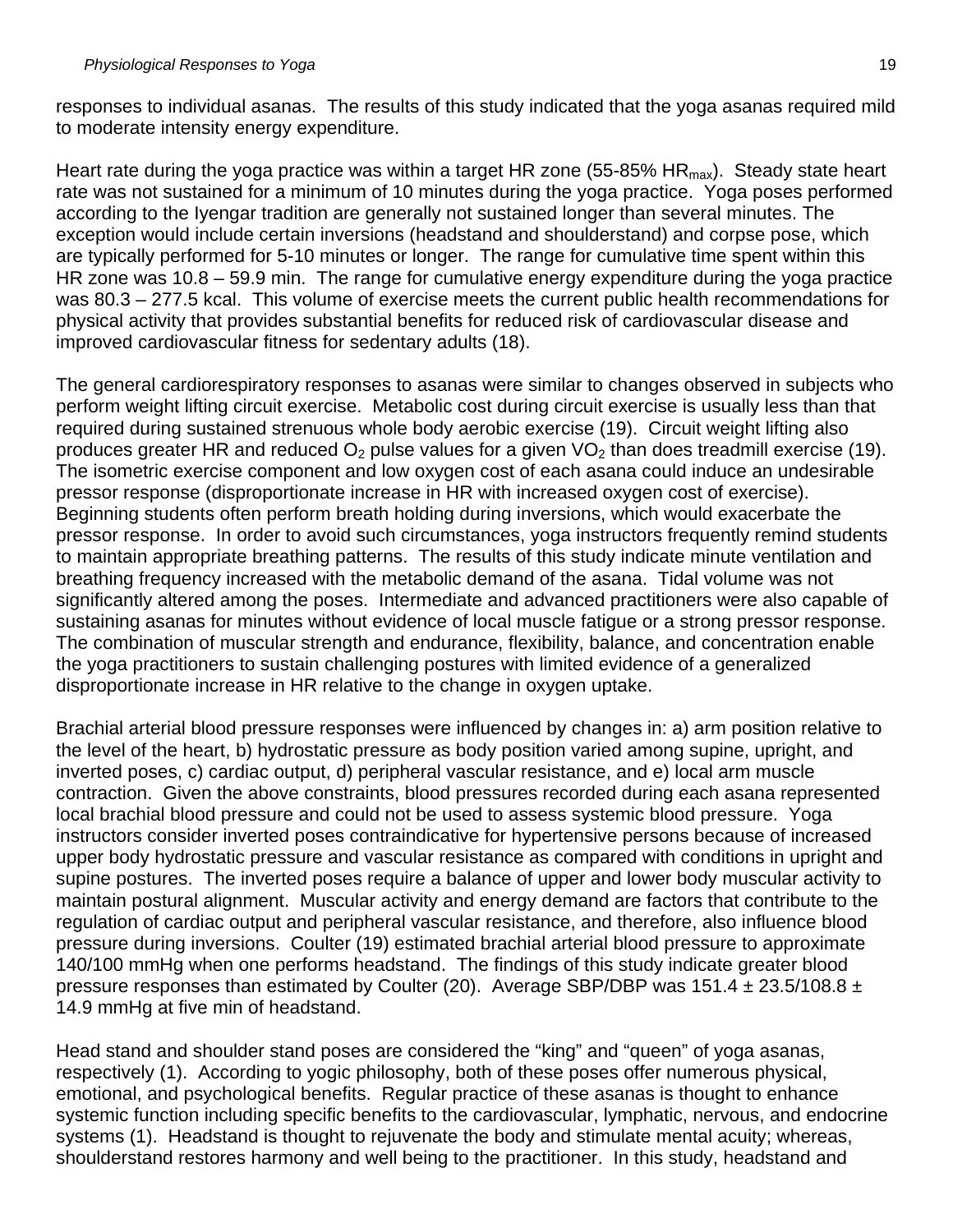shoulderstand did not elicit HR or oxygen uptake responses that significantly differed from the fivemin upright-seated kneeling pose. Each of the poses required mild energy expenditure (< 3.1 METs). In addition, blood pressure responses were similar in shoulderstand and the upright-seated kneeling pose. These results indicate that the 5-min inversions did not induce a strong pressor response in intermediate and advanced yoga practitioners. Oxygen pulse, which is an estimate of stroke volume of the heart, was significantly greater in shouldstand than in headstand or the seated kneeling pose. Therefore, under conditions of correct anatomical alignment, shouldstand appears to promote enhanced stroke volume of the heart compared with an upright-seated kneeling pose.

The mild to moderate intensity energy requirements and corresponding HR of the Iyengar yoga practice in this study are consistent with the findings of Gopal et al. (11) who examined cardiorespiratory responses to several beginning-level sitting, lying, and inverted asanas in untrained and trained (at least six months of asana practice) male subjects ( $n = 14$ /group, ages 25-35). Steady state HR did not exceed 90 bpm when subjects performed various supine, seated, twists, and inversion asanas. HR during asanas was consistently lower in the trained versus untrained subjects leading the authors to conclude that a committed practice attenuates the cardiopulmonary requirements of asanas. Raub (4) reviewed the psychophysiologic effects of Hatha yoga and concluded that the overall cardiopulmonary endurance benefit from yoga practice is determined by the longevity of yoga practice.

This study was also designed to acquire preliminary data on the impact of postural alignment on physiological responses. Hatha yoga asanas taught according to the Iyengar tradition emphasize precise body alignment, muscular balance, and maximal spinal extension. Selection of intermediate and advance practitioners precluded from the study subjects with beginning level skills and thus reduced the diversity of postural alignment within the subject pool. The effect of postural alignment was most evident on blood pressure variables during inversions, push up to back arch, and the warrior standing poses. Compared with the near ideal posture, mal-alignment corresponded with increased brachial blood pressure during handstand, shoulderstand, half-moon pose and during the warrior II and III standing poses. These preliminary findings indicate that near ideal postural alignment may attenuate blood pressure responses during inversions and standing poses. However, practitioners with near ideal alignment in back arch did not have lower MAP than those with malaligned poses. The lack of difference in MAP can be explained by the observation that practitioners with near ideal alignment were capable of maintaining the pose for approximately 30s longer than the other subjects. Push up to back arch is a physically demanding asana that requires strong bilateral recruitment of arm, back, and leg musculature. Although these data are representative of a small sample size (n = 9 for blood pressure measurements), it is prudent to conclude from the results of this study that push up to a back arch, which is held for extended duration, may be contraindicative for individuals exhibiting mal-alignment in the pose and for hypertensive persons.

The Iyengar tradition emphasizes that certain yoga poses may be contraindicative for hypertensive persons. The results of the present study extend this knowledge by emphasizing the importance of postural alignment to blood pressure responses during asana practice. Awareness of blood pressure responses during asana practice is particularly relevant to the estimated 5.3 million yoga practitioners in the United States who are perimenopausal or post menopausal women (21) because ~30% of perimenopausal and 53% of post menopausal women are estimated to be hypertensive (22).

## **CONCLUSIONS**

The Iyengar yoga practice was classified as mild to moderate intensity exercise for intermediate and advanced students. The cumulative energy expenditure of the practice met the current public health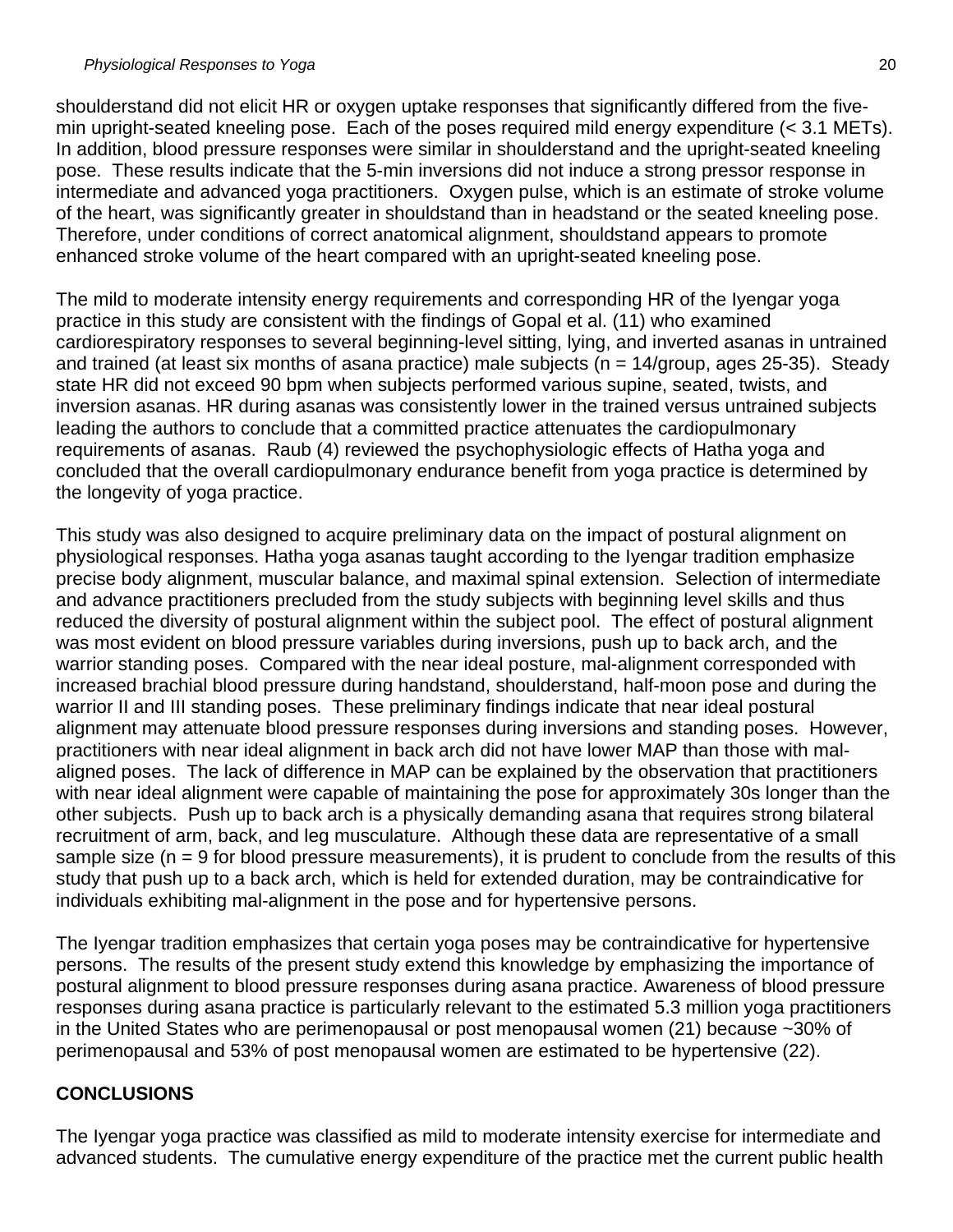recommendations for physical activity that provides substantial benefits for reduced risk of cardiovascular disease and improved cardiovascular fitness for sedentary adults (18). The average energy expenditure of the yoga practice represented approximately 15% of the desired weekly exercise activity (~1000 kcal/wk of moderate intensity exercise) recommended by the Surgeon General for health promotion (23).

The type of asana and the duration of each asana significantly determined physiological responses. Preliminary evidence indicates that postural alignment has relevant physiological consequences for the yoga practitioner. The ability to achieve near ideal postural alignment in standing and inversion asanas enabled the experienced practitioner to hold postures for extended periods without an apparent generalized pressor response. Push up to back arch was among the physically demanding asanas that elicited the greatest blood pressure responses when this pose was maintained for an extended duration.

A wide variety of yoga practices currently exist, reflecting the evolution of ancient yogic traditions and the increasing popularity of yoga in western cultures. At least 16.5 million people in the United States practice yoga; 77.1% are women (21). Few investigations have focused on quantification of the physical work of asanas and the work-related physiological adjustments during asana practice. Standardized testing protocols and methodology are warranted so that the quantity and quality of yoga practice can be described in terms of work physiology. Under controlled laboratory conditions, the physiological responses to yoga asanas can be quantified and critically evaluated. Based on this evidence, yoga asanas can be fully integrated into western approaches to exercise prescription for healthy, rehabilitating, and diseased populations.

Yoga is an ancient Indic system. Approaching the study of yoga asanas through the discipline of work physiology seeks, in part, to explain the biological phenomena of this system. Objective analyses of the research findings will lend credibility to the integration of yoga practice into clinical treatment within western cultures and to the value of a committed yoga practice for health and well-being.

# **ACKNOWLEDGEMENTS**

The author acknowledges Jeri Stewart, Director of Moscow Yoga Center for her contribution to this project, Gael Bukvich for serving as a model for the videotaped Hatha yoga practice, Jim Krieger for his technical assistance, and Alison Rubin, Director of Harmony Yoga, Spokane, WA for her support of this project.

Address for correspondence: Sally E. Blank, Ph.D., Program in Health Sciences, Director, Washington State University Spokane, PO Box 1495, Spokane, WA, USA, 99210-1495. Phone (509) 358-7633; FAX: (509)358-7627; Email: [seblank@wsu.edu](mailto:seblank@wsu.edu).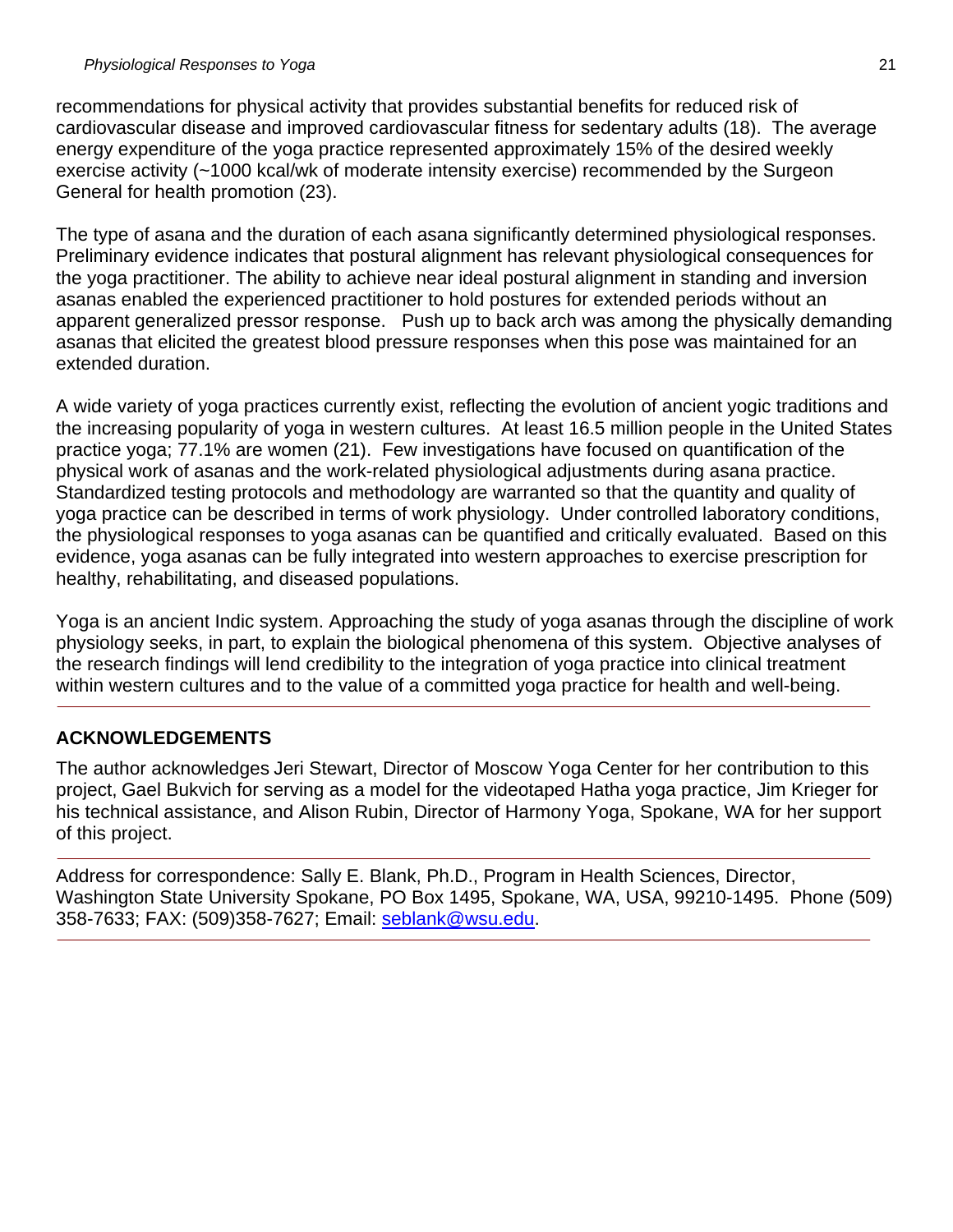# **REFERENCES**

1. Iyengar BKS. *Light on Yoga*. New York: Schocken Books, 1979:19-53.

2. Bender Birch B. *Power Yoga: The Total Strength and Flexibility Workout*. New York: Simon & Schuster, 1995:17-34.

3. Mehta S, Mehta M, Mehta S. *Yoga the Iyengar Way*. New York: Alfred A. Knopf, 1997:8.

4. Raub JA. Psychophysiologic effects of Hatha yoga on musculoskeletal and cardiopulmonary function: A literature review. *J Altern Complement Med* 2002;8:797-812.

5. Whipp BJ, Higgenbotham MB, Cobb FC. Estimating exercise stroke volume from asymptotic oxygen pulse in humans. *J Appl Physiol* 1996;81:2674-9.

6. Franklin BA. *ACSM's guidelines for exercise testing and prescription*. Philadelphia: Lippincott, Williams, and Wilkins, 2000:145-7, 50.

7. Anand BK, Chinna GS. Investigations on yogic claiming to stop their heart beats. *Indian J Med Res* 1961;49:90-4.

8. Wenger MA, Bagchi BK, Anand BK. Experiments in India on voluntary control of the heart and pulse. *Circulation* 1961; 24:1319-24.

9. Gopal KS, Bhatnagar OP, Subramanian N, Nishith SD. Effect of yogasanas and pranayamas on blood pressure, pulse rate and some respiratory functions. *Indian J Physiol Pharmacol* 1973;17:273-6.

10. Wenger MA, Bagchi BK. Studies of autonomic functions in practitioners of yoga in India. *Behav Sci* 1961;6:312-23.

11. Gopal KS, Anantharamn V, Nishith SD, Bhatnagar OP. The effect of yogasanas on muscular tone and cardio-respiratory adjustments. *Indian J Med Sci* 1974;28:438-43.

12. Joseph S, Sridharan K, Patil SKB, Kumaria ML, Selvamurthy W, Joseph NT et al. Study of some physiological and biochemical parameters in subjects undergoing yogic training. *Indian Journal of Medical Research* 1981;74:120-4.

13. Bowman AJ, Clayton RN, Murray A, Reed JW, Subhan MMF, Ford GA. Effects of aerobic exercise training and yoga on the baroreflex in healthy elderly persons. *Eur J Clin Invest* 1997;27:443-9.

14. Schmidt T, Wijga A, Von Zur Mühlen A, Brabant G, Wagner TOF. Changes in cardiovascular risk factors and hormones during a comprehensive residential three month kriya yoga training and vegetarian nutrition. *Acta Physiol Scand Suppl* 1997;640:158-62.

15. Raju PS, Prasad KVV, Venkata RY, Murthy KJR, Reddy MV. Influence of intensive yoga training on physiological changes in 6 adult women: A case report. *J Altern Complement Med* 1997;3:291-5. 16. Raju PS, Madhavi S, Prasad KVV, Venkatreddy M, Eswarreddy M, Sahay BK. Comparison of effects of yoga & physical exercise in athletes. *Indian J Med Res* 1994;100:81-7.

17. Pollock ML, Gaesser GA, Butcher J, Després J-P, Dishman RK, Franklin BA et al. The recommended quantity and quality of exercise for developing and maintaining cardiorespiratory and muscular fitness, and flexibility in health adults. *Med Sci Sports Exerc* 1998;30:975-91.

18. Blair SN, LaMonte MJ, Nickaman MZ. The evolution of physical activity recommendations: how much is enough? *Am J Clin Nutr* 2004;79(suppl):913S–20S.

19. Hurley BF, Seals DR, Ehsani AA, Cartier L-J, Dalsky GP. Effects of high-intensity strength training on cardiovascular function. *Med Sci Sports Exerc* 1984;16:483-8.

20. Coulter HD. *Anatomy of Hatha Yoga: A manual for students, teachers, and practitioners.* Honesdale, PA: Body and Breath, Inc., 2001:437-73.

21. Yoga Journal: The Voice of Yoga Online. *Yoga Journal*, February 7, 2005,

<http://www.yogajournal.com/about\_press020705.cfm> (Accessed 07.18.2005).

22. Fields LE, Burt VL, Cutler JA, Hughes J, Roccella EJ, Sorlie P. The Burden of Adult Hypertension in the United States: A Rising Tide. *Hypertension* 2004: 44:398-404.